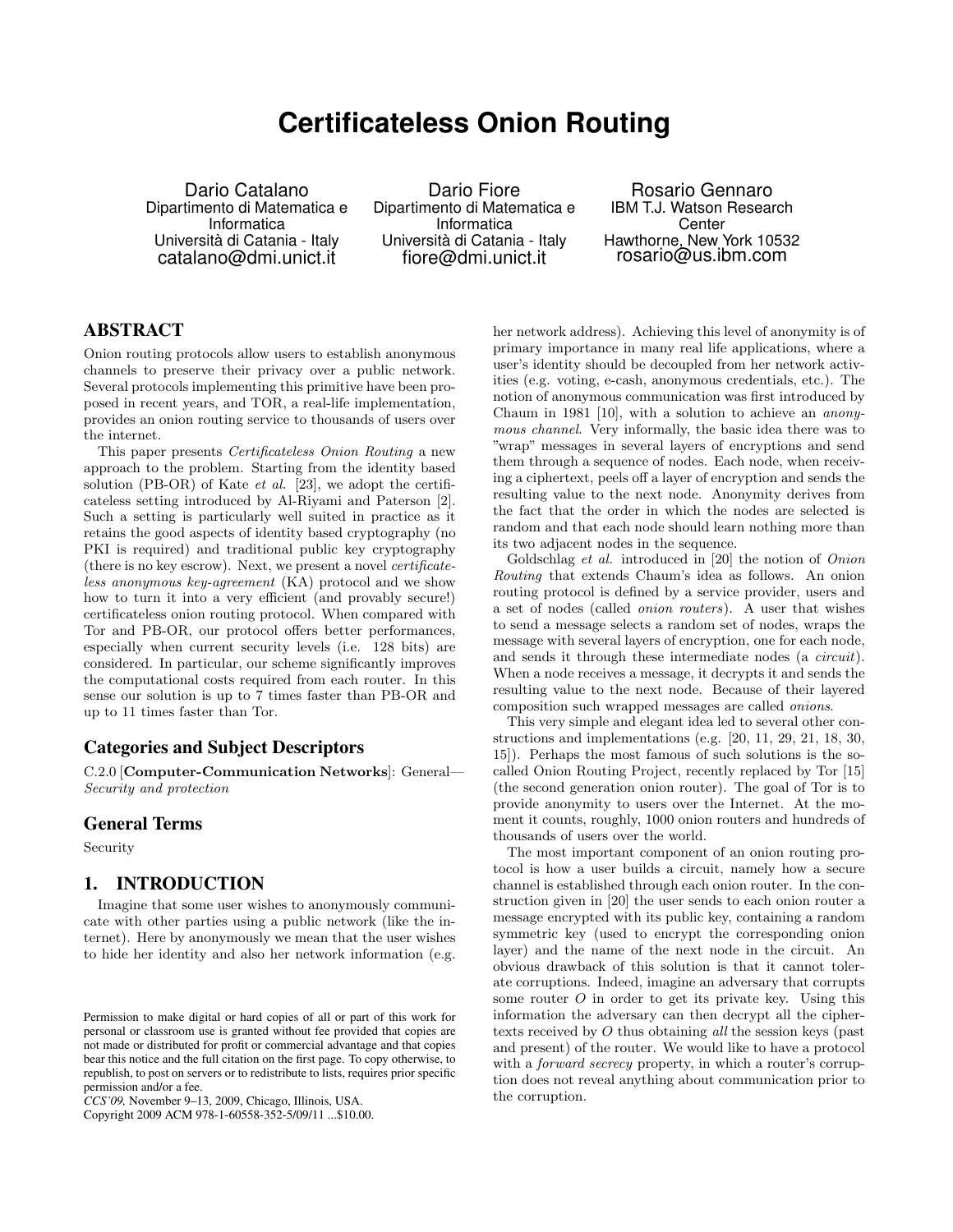A simple way to achieve forward secrecy is to frequently change the keys, so to minimize the period in which the attack can be successfully done. However such a solution can be very complicated in practice as it forces users to repeatedly obtain new keys for the routers; similarly routers have to generate such keys and also corresponding valid certificates must be issued.

Dingledine *et al.* [15] proposed for Tor a solution which relies on using the routers' public keys only to establish a temporary session key via an (interactive) Diffie-Hellman [13] key agreement. The Tor Authentication Protocol (TAP) uses a technique called telescoping to construct the circuit, and was formally proven secure by Goldberg [19]. Although Øverlier and Sylverson [27] further improved the efficiency of telescoping, the main issue of this technique is the bandwidth cost. Indeed, building a circuit of length  $n$  requires the exchange of  $O(n^2)$  (symmetrically encrypted) messages.

In 2007 Kate et al. [22, 23] proposed a new approach to the problem, that they called pairing-based onion routing (PB-OR). In their work they exploited the features of two identity based schemes: the one of Boneh and Franklin [4] and the protocol of Sakai et al. [33].

Identity-based cryptography was introduced by Adi Shamir in [31] to simplify certificate management in traditional public key cryptography. The basic idea of this notion is that parties use their identities as public keys. In this setting each party receives his secret key from a trusted Key Generation Center, whose public parameters are publicly known.

The result of Kate *et al.* [23] is an onion routing protocol in the identity-based setting where the service provider acts as a Key Generation Center for routers' private keys. This approach has several advantages: the circuit construction is non-interactive and requires only  $O(n)$  messages to be exchanged. Moreover certificates management (and verification) can be avoided. The authors also showed that the performance of building a circuit in PB-OR is better than in Tor. On the negative side, to achieve forward secrecy Kate et al. require to frequently change the keys of both the KGC and the routers. Although KGC's keys can have a long validity period, the KGC is involved in the expensive and interactive process of generating the private keys of all routers (which occurs very frequently, e.g. every hour as suggested in [23]).

Our contribution In our work we propose a new onion routing protocol in the certificateless encryption setting.

Certificateless encryption is an hybrid setting that lies between public key and identity-based cryptography. It was first introduced by Al-Riyami and Paterson in [2] (see [12] for a nice survey on the subject).

In the certificateless setting, as in the identity-based one, each user has a string ID, representing his identity, and a matching secret key produced by a KGC. Furthermore each user also has a public/secret key pair, as in the traditional public key model. Certificateless encryption gets the advantages of both identity-based and traditional public key cryptography (while avoiding their drawbacks). In particular, (i) the KGC cannot decrypt ciphertexts of users and (ii) public keys do not need to be certified. The only requirements is that the public parameters used by the KGC must be trusted by all the parties.

We construct our protocol in two steps. First, we define the notion of certificateless anonymous key-agreement (KA) and propose two constructions. The first one is very efficient and it is proven secure under the Strong-Diffie-Hellman Assumption  $[1]^1$ . The second solution is slightly less efficient, but it can be proved secure under the standard Computational Diffie-Hellman Assumption. Roughly speaking, an anonymous KA protocol allows a user (e.g. Alice) to establish a session key with another user (e.g. Bob) in such a way that Alice authenticates Bob, without revealing her identity.

Next, we present a certificateless onion routing protocol and show how to use our certificateless anonymous KA protocol for building the circuit. In our construction a user chooses a set of onion routers and runs the KA protocol to (non-interactively) establish a session key with each of them. These session keys are later used to form an onion in the usual way.

In order to achieve forward secrecy we also follow the approach of periodically changing keys. More precisely we require only onion routers to frequently update their keys but, unlike all previously known constructions, our scheme allows for a very simple and efficient update process. This is because in our protocol routers can generate keys on their own without interacting with the KGC. Moreover such keys do not need to be certified. Thus no additional interaction with trusted entities (either KGC or CA) is needed, with a significant reduction on their workload.

We compare the efficiency of our protocol with that of PB-OR [23] and Tor [14] and show that we achieve better performances, especially when high security levels (i.e. 128 bits) are considered. An additional important advantage of our protocol, with respect to PB-OR, is that we do not need expensive pairings computations. In particular we significantly improve (see section 4.2 for details) on the cost of running the protocol for each onion router. We stress that reducing the computational cost required from each onion router is very important in practice as the routers are required to perform much more operations than the user.

Other related work We refer the reader to the work in [26, 5] for formal security definitions for the problem of onion routing.

## 2. PRELIMINARIES

Let  $\mathbb N$  the set of natural numbers. We denote with  $\ell \in \mathbb N$ the security parameter. The partecipants to our protocols are modeled as probabilistic Turing machines whose running time is bounded by some polynomial in  $\ell$ . If S is a (finite) set, we denote with  $s \stackrel{\$}{\leftarrow} S$  the process of selecting an element uniformly at random from S.

Informally we say that a function is negligible if it vanishes faster than the inverse of any polynomial.

#### 2.1 Onion Routing

An onion routing protocol is characterized by a service provider, a set of onion routers and users. The goal of users is to obtain anonymous access to the network by sending their traffic through a circuit of (randomly chosen) onion routers. A protocol is typically defined by the following phases:

Setup and Key Generation In this phase the service provider sets up some public parameters for the system and

<sup>&</sup>lt;sup>1</sup>We remark that in recent papers the name Strong Diffie-Hellman was used to denote a different conjecture defined over bilinear groups [3]. In this paper, we refer to the original terminology from [1]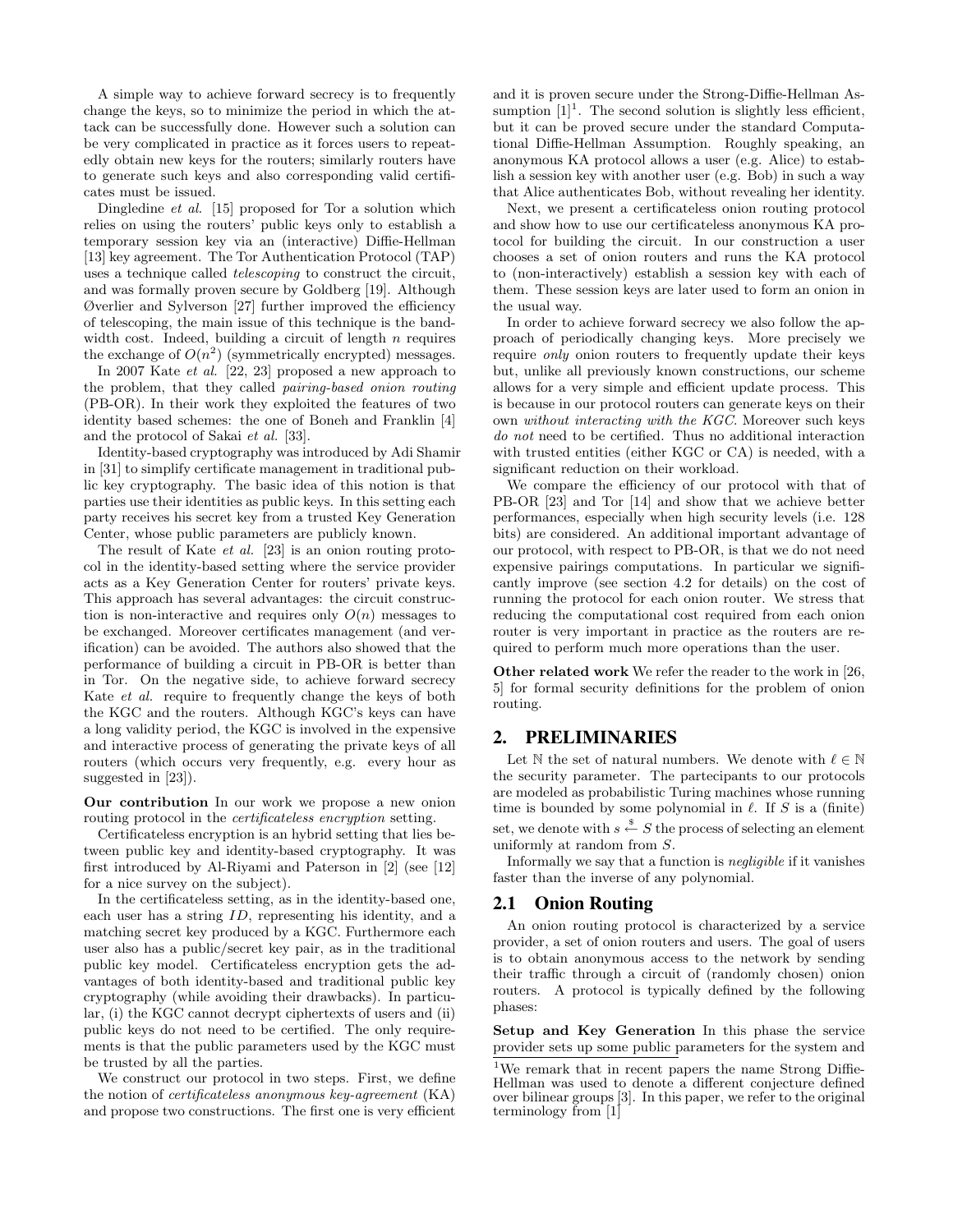each user generates a pair of keys. Public keys need to be certified: this is typically done by the service provider. This phase can be slightly different if we are in an identity-based setting, such as the protocol of Kate et al. [23], or in a certificateless setting (as in our case).

Circuit construction The main goal of an onion routing protocol is to allow users to build a circuit of onion routers. This is typically done by establishing with each router a random session key. Once such a circuit is established, it can be exploited by users to route their traffic through it. In particular the user sends a message with several layers of encryption (one for each onion router) to the first router in the circuit. Then each onion router  $OR_i$  "peels off" a layer of encryption and obtains: (1) the name of the next router in the circuit,  $OR_{i+1}$  and (2) another ciphertext which is then forwarded to  $OR_{i+1}$ .

The ways in which a circuit is constructed can be different, but the common idea is that the onion routers are randomly chosen according to some strategy and the user anonymously establishes with each of them a session key that is used to encrypt the messages. Informally speaking, users achieve anonymity because each onion router learns only the identities of the two nodes adjacent to him in the circuit, or that he is the last node. Even the first node cannot recognize if it is receiving a message from a user or from an onion router.

A more formal and detailed definition of security for onion routing protocols is given in the next section.

#### *2.1.1 Security of onion routing*

Camenisch and Lysyanskaya [5] defined security for onion routing protocols in the universally composable (UC) framework and gave also a generic construction from CCA2 encryption with tags and pseudorandom permutations. Security in the UC framework is very strong as it automatically considers all possible attacks. Unfortunately, however, meeting such a security requirement often leads to inefficient schemes. Since we are primarily interested into practical solutions we follow the approach proposed by Kate et al. [23]. In particular we define security of onion routing protocols using the same properties stated in [23] and we replace session key secrecy with a stronger property: onion-security.

Cryptographic Unlinkability Informally speaking, this property states that it should be infeasible for an attacker to recognize a link between the sender and the receiver. Here "cryptographic" means that network-level attacks are not considered. Kate et al. gave a formal definition of this property and they also proved that it is implied by the IND-CPA security of the symmetric encryption scheme used in the protocol to form the onions. For lack of space we defer the interested reader to [23] for more details.

Integrity and Correctness Correctness guarantees that if all the parties correctly execute the protocol, then the recipient receives the message contained in the original onion prepared by the sender and forwarded through the circuit. In addition, an onion routing protocol has integrity if it is possible to recognize those onions that are longer than a pre-specified upper-bound.

Onion-security Informally, a protocol has onion-security if the session keys established between users and onion routers remain "secure" against an attacker that controls all but one honest node in the network. More formally we define below a security game between a PPT adversary  $A$  and a Challenger.

At the beginning the Challenger generates the public parameters of the system and gives them in input to the adversary. Then  $A$  is allowed to corrupt parties, namely it learns their secret keys and controls their actions. At some point the adversary chooses a circuit and a specific (honest) node  $O$  in it. The Challenger gives to  $\mathcal A$  either the real session key between an anonymous sender and O or a random one. Then the adversary can continue to perform its actions without corrupting  $O$  and, at the end of the game, it must recognize which session key it received.

An onion routing protocol has onion-security if any PPT adversary  $A$  has at most  $(1/2 + \text{negligible})$  probability of winning the above game.

A formal definition of this security game is presented in the next section. It follows the Canetti-Krawczyk (CK) model [7, 8] for key-agreement protocols, adapted to the certificateless model.

Circuit Position Secrecy When a protocol satisfies this property, an onion router cannot learn its position in the circuit. This means that exchanged messages should not reveal this information. In general it is not easy to achieve this property: if onions are constructed encrypting a message with several keys (e.g.  $C=E_{K_1}(E_{K_2}(\ldots E_{K_n}(m)\ldots))$  then, as showed by Camenisch and Lysyanskaya in [5], the ciphertext grows proportionally to the number of times it is encrypted. This is because in randomized encryption schemes ciphertexts are longer then the messages. However some solutions for this issue are given in [5, 23].

# 3. CERTIFICATELESS ANONYMOUS KEY AGREEMENT

In this section we present the notion of non-interactive one-way certificateless anonymous key agreement (KA) that is derived from that of pairing-based key agreement with users anonymity presented by Kate et al. in [23]. While the protocol given in [23] is in the identity-based setting, ours is in an hybrid setting called *certificateless*<sup>2</sup>. In such a setting a user is defined by a string ID representing its identity and receives a partial secret key  $d_{ID}$  associated to ID from a trusted entity, called the Key Generation Center (KGC). From  $d_{ID}$  the user can later derive a pair of keys which can be used as in the usual public key way.

The main advantage of certificateless encryption is that it retains the good aspects of identity-based encryption and traditional public key encryption while avoiding their drawbacks: the KGC cannot decrypt ciphertexts of users and public keys do not need to be certified. Only the public parameters of the KGC must be trusted by all parties.

A one-way anonymous KA protocol allows a user (e.g. Alice) to establish a session key with another user (e.g. Bob) in such a way that Alice authenticates Bob, without leaking her identity. It is also possible to consider a two-way protocol in which both the parties are anonymous, but this is out of the interest of this work. We consider a non-interactive version of such protocols where there is a single message sent by the (anonymous) sender to the (non-anonymous) receiver. In what follows we use the term "certificateless anonymous key agreement" to refer to this non-interactive one-way version.

 $^{2}$ In [12] Dent gives a nice survey presentation of this paradigm (restricted to encryption schemes) and analyzes several definitions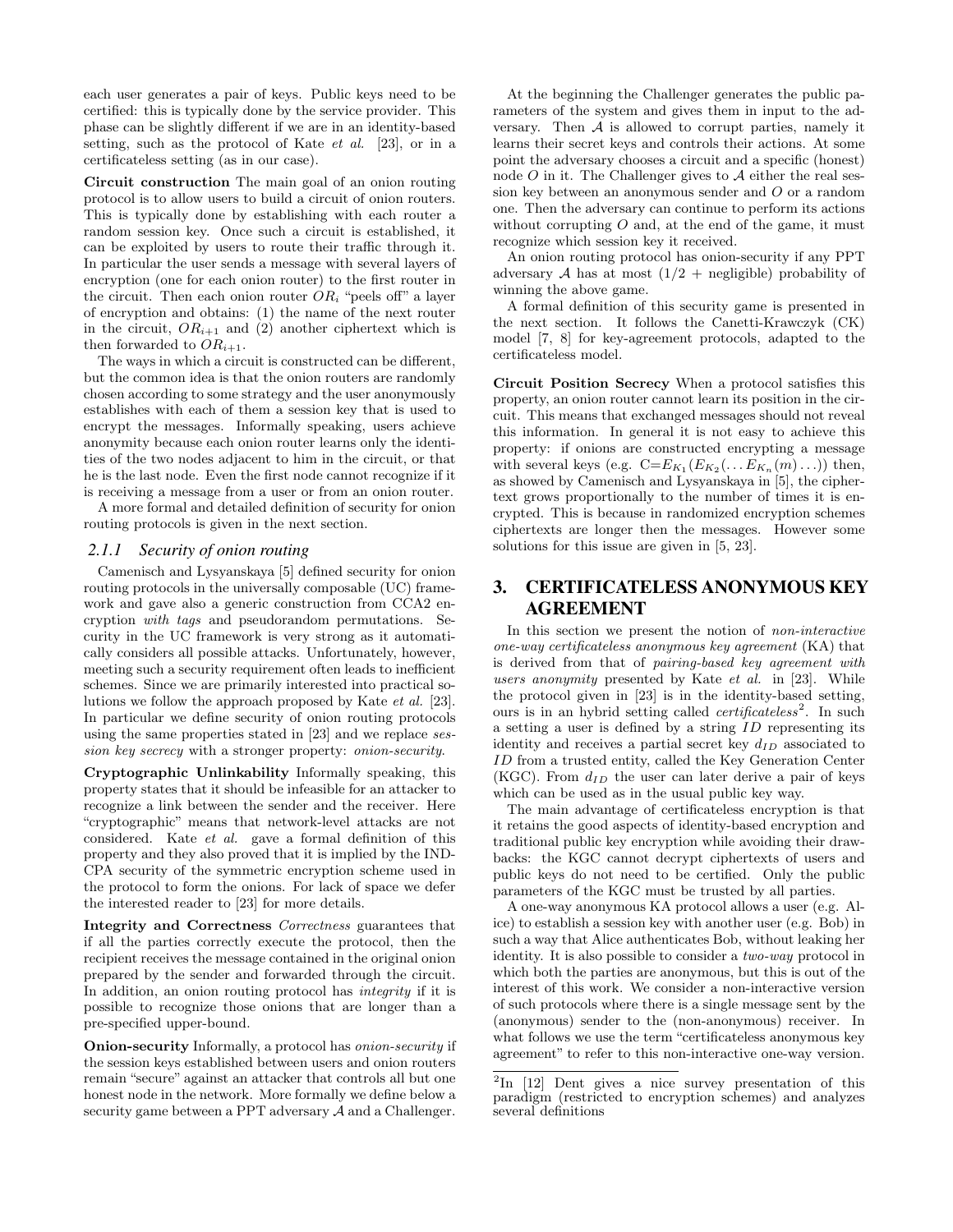The protocol has a setup phase in which the KGC generates the public parameters of the system and issues partial secret keys to users associated with their public identities, e.g. the KGC generates a partial secret key  $d_{ID}$  associated to ID. Then each user can generate on its own a pair of keys as a function of the received partial secret key. We assume that the system has a list in which each user can publish its identity and the associated public key. Such a list can also be used by users to know the set of the available parties in the protocol.

Once the setup phase is over, a user  $U$  can choose a random pseudonym  $P_U$  and run the protocol with another party ID chosen from this public list. In particular the anonymous user computes the session key as a function of its pseudonym and the other party's public key and then sends  $P_U$  to  $ID$ . The recipient can later use its secret key and the received pseudonym to derive the same session key computed by U.

Following Kate et al. [23] we require that an anonymous certificateless KA protocol must satisfy the following properties:

Unconditional Anonymity: It should be impossible to learn the identity of an anonymous party running the protocol. Session Key secrecy. Kate et al. required in [23] that an attacker should not be able to recover session keys of uncorrupted parties. We adopt a much stronger (and standard) notion of security: we require that any PPT attacker A should not be able to distinguish a random session key from a real one for an adaptively chosen recipient. More formally we define two games, Type I and Type II, and we require that  $A$  should have at most *negligible* advantage in these games. We point out that the third property stated in [23], no impersonation, is captured by our session key secrecy.

TYPE I SECURITY

- Setup The Challenger generates  $(MPK, MSK)$ , a pair of keys for the KGC and gives  $MPK$  to  $A$ .
- Phase 1 In this phase the adversary is allowed to adaptively perform the following actions:
	- asking partial private keys of users. On input ID the challenger extracts  $d_{ID}$  using  $MSK$  and provides  $d_{ID}$  to A.
	- issuing private key extraction queries. When the challenger receives such query with input  $ID$ , it extracts  $d_{ID}$  (if it was not generated before) and then computes a pair of keys  $(pk_{ID}, sk_{ID})$  using  $d_{ID}$ . It gives  $sk_{ID}$  as response to A.
	- requesting public keys of users. In this case the challenger proceeds as in the previous case and returns in output  $pk_{ID}$ .
	- asking session keys. After receiving an identity  $ID$  and a pseudonym  $P$  from the adversary, the challenger outputs a valid session key for a protocol session between P and ID.
	- replacing the public key of a user. The adversary provides an identity  $ID$  and a public key  $pk'_{ID}$  meaning that it wants to replace a previously generated public key with  $pk_{ID}^j$ . Note that the adversary will not be later allowed to ask the private key related to  $pk'_{ID}$  nor a session key of a session involving  $ID$ .
- Challenge At some point  $A$  outputs a target identity  $ID^*$ . The challenger picks a random pseudonym P and defines  $K_0$  as the real session key between P and  $ID^*$ while  $K_1$  is taken at random. Then it picks a random bit  $b \in \{0, 1\}$  and gives  $K_b$  to the adversary. Note that A is not allowed to choose an identity  $ID^*$  for which a private key was extracted in the previous phase.
- Phase 2 This phase is executed as Phase 1 except that the adversary cannot query  $ID^*$  to the private key extraction oracle.
- Guess At the end of the game the adversary outputs a bit  $b'$  as its guess for  $b$ .

We define the advantage of an adversary  ${\mathcal A}$  in the game above as  $\mathbf{Adv}_{\mathcal{A}}^{I} = |\Pr[b = b'] - 1/2|.$ 

Type II security. Type II security models the fact that a KGC should not be able to break the security of the protocol when it is passive, namely in the case when it does not replace public keys trying to actively impersonate users.

To formalize Type II security we define a game which consists of the same phases as that of Type I security with the following different rules:

- $\mathcal A$  receives in input the master secret key  $MSK$ ;
- A cannot query the partial private key extraction oracle (observe that it can generate such keys on its own);
- $\bullet$   $\mathcal A$  cannot replace public keys.

We define the advantage of  $\mathcal A$  in this game as  $\mathbf{Adv}_{\mathcal A}^{II} =$  $|Pr[b = b'] - 1/2|.$ 

We point out that this kind of definition of security (Type I and Type II) follows standard cryptographic definitions for certificateless encryption schemes (see Dent's survey [12] for more details).

## 3.1 Our certificateless anonymous KA protocol

In this section we present our protocol for certificateless anonymous key-agreement whose security relies on the Strong-DH Assumption [1] in the random oracle model. The protocol uses techniques similar to that used by Fiore and Gennaro in [17] to construct an identity-based key-agreement protocol.

Protocol setup. The KGC chooses a group G of prime order q (where q is  $\ell$ -bits long), a random generator  $g \in \mathbb{G}$ and two hash functions  $H_1: \{0,1\}^* \to \mathbb{Z}_q$  and  $H_2: \mathbb{Z}_q \times$  $\mathbb{Z}_q \to \{0,1\}^{\ell}$ . Then it picks a random  $x \stackrel{\$}{\leftarrow} \mathbb{Z}_q$  and sets  $y = g^x$ . Finally the KGC outputs the public parameters  $MPK = (q, \mathbb{G}, g, y, H_1, H_2)$  and keeps the master secret key  $MSK = x$  for itself.

Partial Secret Key Extraction. A user with identity ID receives, as its partial secret key, a Schnorr's signature [34] of the message  $m = ID$  under public key y. More specifically, the KGC after verifying the user's identity, creates the associated secret key as follows. First it picks a random  $k \stackrel{\$}{\leftarrow} \mathbb{Z}_q$  and sets  $r = g^k$ . Then it uses the master secret key x to compute  $s = k + H_1(ID, r)x$ . The partial secret key returned to the user is  $d_{ID} = (r, s)$ .

User's key generation. Once a user ID has obtained a partial secret key  $d_{ID}$  from the KGC, it can generate its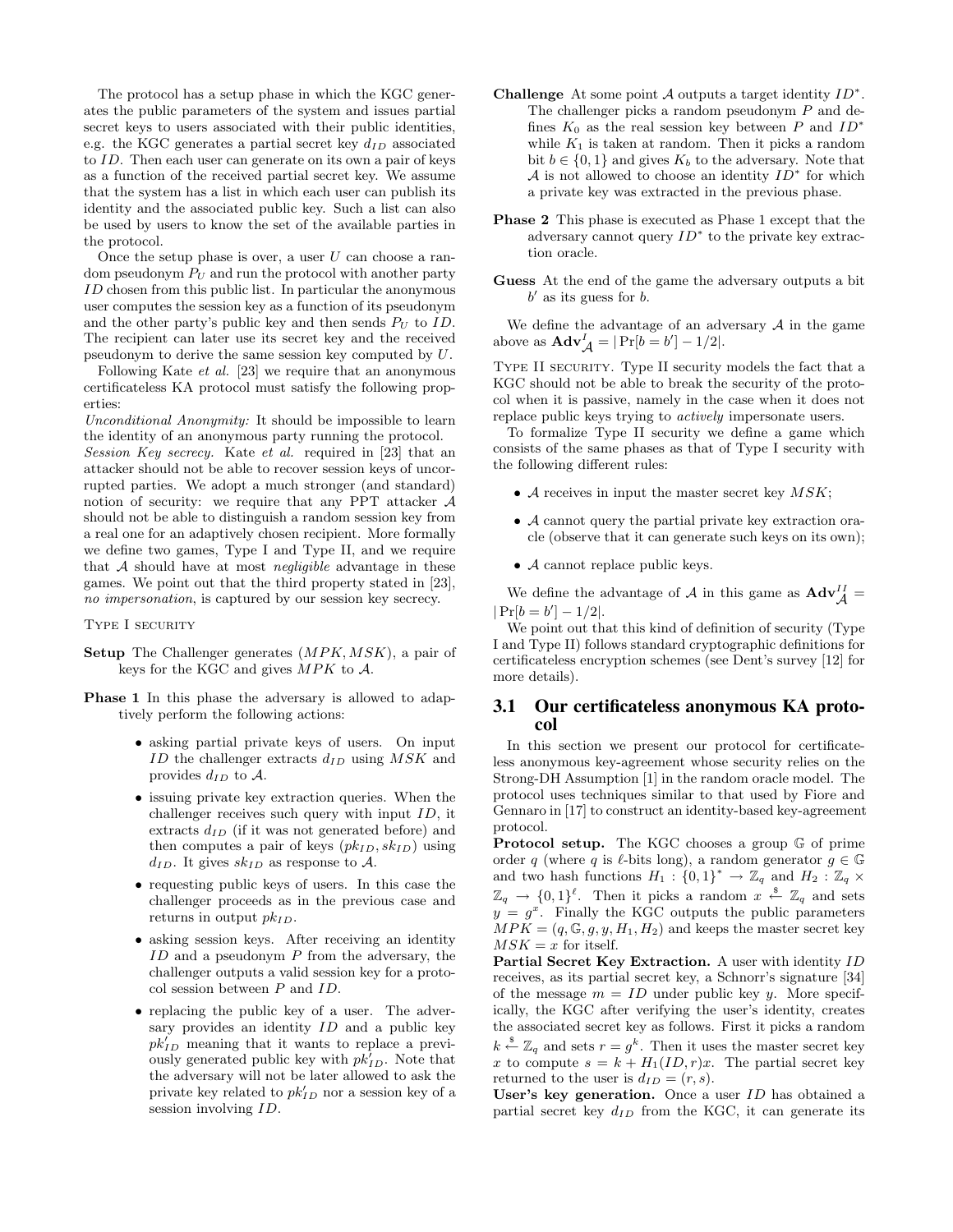own pair of keys. It picks a random  $t \stackrel{\$}{\leftarrow} \mathbb{Z}_q$  and sets  $u = g^t$ . Then it defines  $\mathsf{pk}_{ID} = (r, u)$  and  $\mathsf{sk}_{ID} = (s, t)$ .

A protocol session. When a user  $U$  wants to establish a session key with Bob, it proceeds as follows. U selects a random  $w \stackrel{\$}{\leftarrow} \mathbb{Z}_q$  and defines  $P_U = g^w$  as its pseudonym. Then it searches Bob in the public list of the system and gets Bob's identity B and public key  $\mathsf{pk}_B = (r_B, u_B)$ . U computes the session key  $K = H_2(z_1, z_2)$  where  $z_1 = (r_B y^{H_1(B, r_B)})^w$ and  $z_2 = u_B^w$  and sends its pseudonym  $P_U$  to Bob. Upon receipt of  $P_U$  Bob can recover the same session key by computing  $z_1 = P_U^{s_B}$  and  $z_2 = P_U^{t_B}$ . It is easy to see that both the parties are computing the same values  $z_1 = g^{ws_B}$  and  $z_2 = g^{wt_B}.$ 

THEOREM 1. The protocol given above is a secure certificateless anonymous key-agreement protocol under the Strong-DH Assumption if  $H_1$  and  $H_2$  are modeled as random oracles.

# 3.2 Proof of security

We prove the security of our anonymous key agreement protocol under the Strong-DH Assumption (and in a slightly slower variant under the weaker CDH Assumptions). These computational assumptions are recalled in the Appendix.

The proof uses a typical reduction argument. In the following sections we show how to reduce the existence of an attacker that breaks the security of the protocol into an algorithm (i.e. the simulator) that is able to break the Strong-DH Assumption with non-negligible probability.

The proof of Theorem 1 is splitted into two lemmas: one for Type I security and the other one for Type II security. For lack of space some proofs are deferred to the final version.

#### *3.2.1 Exponential Challenge-Response Signatures*

Before proving Type I security, we introduce the notion of Challenge-Response Signatures which are instrumental in obtaining a reduction for this case.

Exponential Challenge-Response (XCR) Signatures were introduced by Krawczyk in [24] as a building block for the proof of the HMQV key-exchange protocol. Variants of such signatures were also used in [17] to prove the security of their identity-based key-agreement protocol. Roughly speaking XCR signatures consist of an interactive signing process where the recipient of a signature gives a challenge to the signer and the latter generates the signature on a message with respect to this challenge. Only who creates the challenge will be able to verify the correctness of the signature. We briefly recall the  $XCR = (XKG, XSIG, XVER)$ signature scheme by Krawczyk [24] which is based on the Schnorr's signature scheme.

XCR signature scheme. The key generation algorithm  $XKG(1^{\ell})$  takes as input the security parameter  $\ell$ , chooses a  $\ell$ -bit prime q and a group G of order q. Then it picks a random  $x \stackrel{\$}{\leftarrow} \mathbb{Z}_q$  and outputs the verification key  $y = g^x$  and the secret key  $x$ .

A user wishing to receive a signature, first generates a challenge value  $T = g^w$  for random  $w \stackrel{\$}{\leftarrow} \mathbb{Z}_q$  and gives T to the signer. To produce a signature on a message  $m$  the signer runs  $XSIG(x, m, T)$  which chooses random  $k \stackrel{\$}{\leftarrow} \mathbb{Z}_q$ , sets  $r = g^k$  and  $s = k + H(m, r)x$  where  $H: \{0, 1\}^* \to \mathbb{Z}_q$  is an hash function. Finally it computes  $z = T<sup>s</sup>$  and outputs the pair  $(r, z)$  as the signature for m.

The recipient can verify the signature  $(r, z)$  with respect to a message m, public key y, and challenge  $(T = g^w)$  for which it knows w by checking if  $z \stackrel{?}{=} (ry^{H(m,r)})^w$  (this is the verification algorithm  $XVER$ ).

An interesting property of this scheme which is important in our work is that a signer can pre-compute (or receive) a signing-token  $(r = g^k, s = k + H(m, r)x)$  for a message m and then is able to generate signatures on that message for every challenge  $T$  (i.e. to compute the signature it outputs  $(r, z = T<sup>s</sup>)).$ 

DEFINITION 1 (SECURITY OF XCR). The XCR signature scheme is said to be secure if any PPT forger algorithm  $\mathcal F$ has at most negligible probability of winning the game below.

Setup The Challenger runs the key generation algorithm  $(y, x) \leftarrow XKG(1^{\ell})$ , generates a challenge  $T = g^{w}$  for random  $w \stackrel{\$}{\leftarrow} \mathbb{Z}_q$  and runs the forger  $\mathcal F$  on input  $(y, T)$ .

**Signing queries**  $F$  is provided access to a *token-signing or*acle  $TokSig(x, \cdot)$  that, given in input a message m, outputs a signing-token  $(r, s)$  for m.

Forgery The forger wins the game if it outputs a tuple  $(m^*, r^*, z^*)$  such that: (i)  $(r^*, z^*)$  is a valid signature with respect to the message  $m^*$  and the challenge T and (ii)  $m^*$ was not queried to the oracle  $Toksig(x, \cdot)$ .

We point out that this definition of security is slightly different from the one given in [24] and follows the same modifications proposed in [17]. More precisely we provide the forger with access to the more generic oracle  $TokSiq(x,.)$ instead of an oracle that outputs signatures when queried on a message-challenge pair.

THEOREM 2. The XCR signature scheme is secure according to Definition 1 under the CDH Assumption if H is modeled as a random oracle.

#### *3.2.2 Type I Security*

Now we can prove that our protocol achieves Type I security. We point out that, although XCR is secure under the CDH assumption, our reduction holds under the Strong-DH Assumption (as we need access to a DH oracle in the reduction).

Lemma 1. Our certificateless anonymous KA protocol is Type I-secure if the  $XCR$  signature scheme is secure and  $H_2$ is modeled as a random oracle.

PROOF. Let  $A$  be an adversary that has non-negligible advantage  $\epsilon$  into breaking Type I security of the protocol. Then we show how to build a simulator S that succeeds into breaking the security of XCR with non-negligible probability.

The simulator acts as a forger for XCR and at the same time has to simulate the environment for the execution of  $A$ in each phase.

**Setup** S receives in input a tuple  $(q, q, \mathbb{G}, y, T)$  and is also given access to the random oracle  $H$  and a token signing oracle TokSig. S runs A on input  $MPK = (q, g, \mathbb{G}, y, H_1, H_2)$ where  $(q, g, \mathbb{G}, y)$  is S's input,  $H_1 = H$  and  $H_2$  is a random oracle controlled by S as described below. When the simulator receives in input a query  $H_2(z_1, z_2)$  it picks a random string  $R \stackrel{\$}{\leftarrow} \{0,1\}^{\ell}$ , outputs R and stores  $\langle z_1, z_2, R \rangle$  into a table  $\overline{H_2}$ . At the beginning of the game S guesses the user that the adversary will ask in the challenge phase. Assume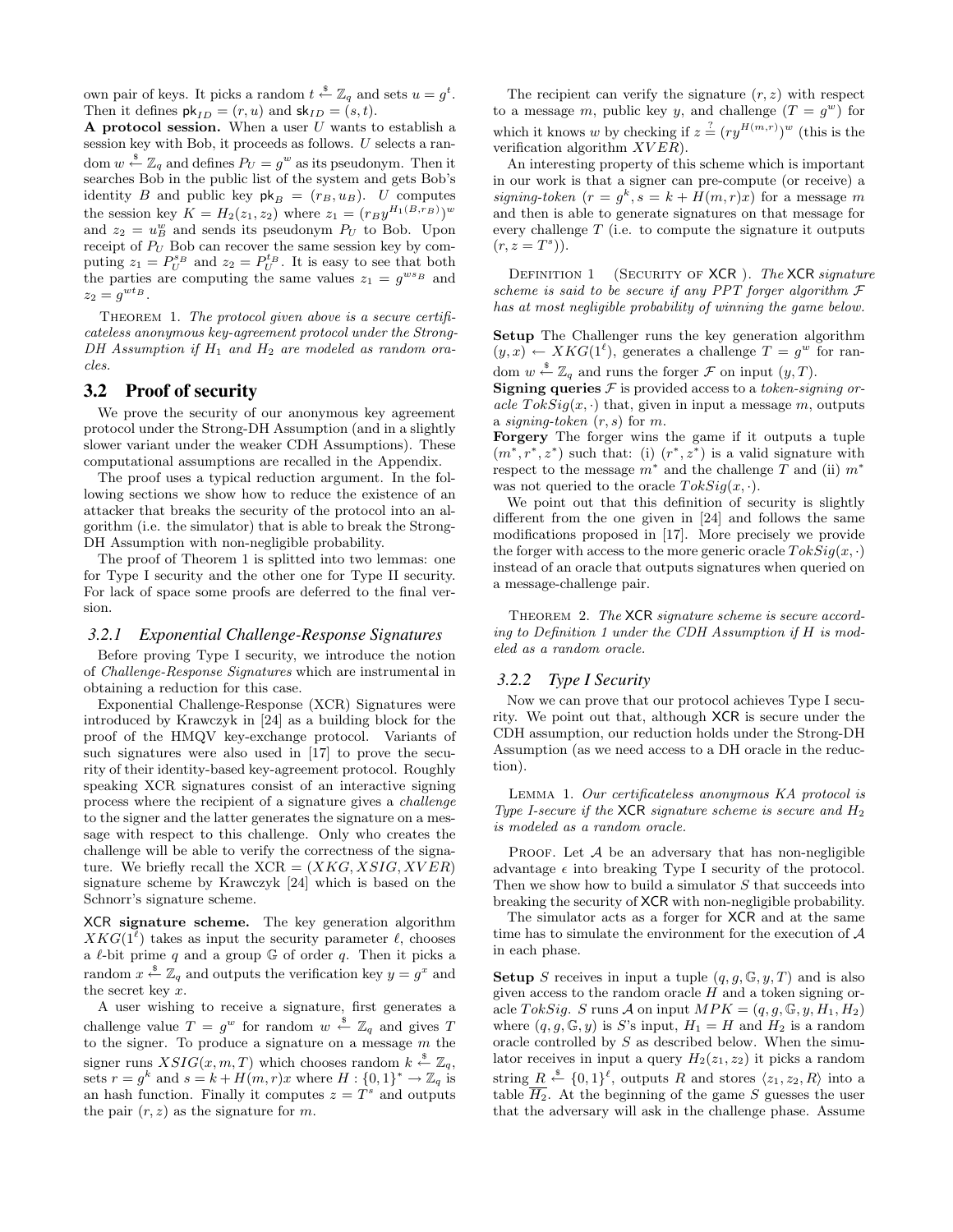it is Bob. If  $n$  is an upper bound to the number of parties in the protocol, where  $n$  is polynomial in the security parameter, then S's guess is right with probability  $1/n$ .

**Phase 1** In this phase  $S$  has to simulate all the oracles provided to A.

- To respond to a partial private key extraction query for user  $ID$ , S queries  $TokSig$  on input  $ID$  and obtains  $(r, s)$ . It outputs  $d_{ID} = (r, s)$  and stores  $\langle ID, r, s \rangle$  in PartialKeyList.
- When the simulator receives a private key extraction query for user ID it proceeds as follows. If the queried user is Bob S returns "Abort" and terminates the simulation. Otherwise it searches in PartialKeyList to see if it contains a tuple  $\langle ID, r, s \rangle$ . If such a tuple does not exist it proceeds as in the step before to obtain it. Then it picks a random  $t \stackrel{\$}{\leftarrow} \mathbb{Z}_q$ , sets  $u = g^t$  and stores  $\langle ID, r, u \rangle$  in PubKeyList and  $\langle ID, s, t \rangle$  in PrivKeyList. Finally it outputs  $sk_{ID} = (s, t)$ .
- When the simulator receives a public key extraction query for user  $ID$  it proceeds as in the previous step with the following difference. If the queried user is Bob, instead of aborting the simulation, it generates random  $r = g^k, u = g^t$  by picking  $k, t \stackrel{\$}{\leftarrow} \mathbb{Z}_q$  and returns in output  $pk_{ID} = (r, u)$ .
- When A submits a public key replace query  $pk'_{ID}$  =  $(r', u')$ , the simulator searches PubKeyList for a tuple  $\langle ID, r, u \rangle$ , replaces  $(r, u)$  with  $(r', u')$  and marks the tuple as "updated".
- On receiving a session key query  $(P, ID)$  where  $P = g^w$ is a random pseudonym, S searches PubKeyList for a tuple  $\langle ID, r, u \rangle$ . If such a tuple does not exist, it runs the above algorithms to generate keys for user ID. If such a tuple exists and  $ID \neq Bob$  then it is easy to observe that  $S$  is able to compute the corresponding session key (because it must know the corresponding secret key). Otherwise, if such a tuple exists and the queried identity is Bob, then  $S$  can compute the session key as well, but this case is slightly more complicated.

This is where the simulator needs the oracle  $DH(y, \cdot, \cdot)$ . Indeed, in this case  $S$  does not know the entire secret key. Recall that the correct session key is  $H_2(z_1, z_2)$ with  $z_1 = P^{s^*}$  and  $z_2 = P^{t^*}$  where  $(s^*, t^*)$  is the secret key of Bob. Observe that  $z_1$  is the Diffie-Hellman of  $g^{s^*} = r^* y^{H_1(B,r^*)}$  and P. The simulator knows  $t^*$  and  $k^*$  (the discrete log of  $r^*$  in base g). S can compute  $z_2 = P^{t^*}$  and then check if  $\overline{H_2}$  contains a tuple  $\langle z_1, z_2, R \rangle$  such that  $DH(y, P, \overline{z_1}) = "yes"$  where  $\overline{z_1} = (z_1/P^{k^*})^{H_1(B,r^*)^{-1}}$ . If S finds a match then it outputs the corresponding  $R$  as the queried session key. Otherwise it generates a random  $\rho \stackrel{\$}{\leftarrow} \{0,1\}^{\ell}$  and gives it as response to the adversary. Later, for each query  $(z_1, z_2)$  to  $H_2$ , if  $(z_1, z_2)$  satisfies the equation above it answers with  $\rho$ . This makes oracle's answers consistent.

Challenge At some point the adversary sends a challenge identity  $ID^*$ . If  $ID^*$  is different from Bob the simulator outputs "Abort" and terminates the simulation. Otherwise

it searches PubKeyList for  $\langle ID^*, r^*, u^* \rangle$ . If such a tuple does not exist, it runs the above algorithm to obtain it. Then S sets the pseudonym  $P^* = T$ , selects a random string  $R^* \stackrel{\$}{\leftarrow}$  $\{0,1\}^{\ell}$  and gives  $(P^*, R^*)$  to the adversary. Observe that the correct session key is  $R^* = H_2(z_1, z_2)$  where  $z_1 = (P^*)^{s^*}$ ,  $z_2 = (P^*)^{t^*}$  and  $s^*$  is the partial secret key of Bob (which is not known by the simulator). It is easy to see that  $(z_1, r^*)$ is a valid forgery for the XCR signature scheme.

Phase 2 In this phase the simulator acts as in phase 1.

**Guess** At the end of the game  $A$  outputs a bit  $b$ . If the adversary has success into distinguishing a correct session key from a random one, then it must query the random oracle  $H_2$  at the correct input  $(z_1, z_2)$ . Thus S can efficiently find the pair  $(z_1, z_2)$  in the table  $\overline{H_2}$  using the DH oracle and finally output  $(r^*, z_1)$  as a forgery for message  $ID^*$ .

In conclusion, if A breaks Type I security of our protocol with probability  $\epsilon$ , then our simulator breaks the unforgeability of the XCR signature scheme with probability at least  $\epsilon/n. \quad \Box$ 

### *3.2.3 Type II security*

Lemma 2. Our certificateless anonymous KA protocol is Type II-secure if the Strong-DH Assumption holds and  $H_1$ and  $H_2$  are modeled as random oracles.

#### 3.3 Avoiding the Strong-DH

The certificateless anonymous KA protocol given in section 3.1 is proven secure under the Strong-DH Assumption. In this section we show how to modify that protocol in such a way that its security can be based directly on CDH at the cost of one more user's public key element (and one more exponentiation).

Cash et al. introduced in [9] a new assumption called Twin Diffie-Hellman (2DH). Informally 2DH states that an adversary which is given in input random  $A_1, A_2, B \in \mathbb{G}$ , should not be able to compute a pair  $(C_1, C_2)$  such that  $C_1$ and  $C_2$  are the DH of  $A_1, B$  and  $A_2, B$  respectively. It is easy to see that this assumption is equivalent to the well known CDH. The valuable contribution of their work was to show that its "strong" version is equivalent to CDH too.

Informally the Strong-2DH assumption says that 2DH holds even in the presence of an oracle  $2DH(A_1, A_2, \cdot, \cdot, \cdot)$ that solves its decisional version for fixed  $A_1, A_2$ .

Therefore our idea is to modify the protocol given in section 3.1 in such a way it can be proven secure under the Strong-2DH Assumption. Then, since Cash et al. proved in [9] that Strong-2DH and CDH are equivalent, we obtain a protocol secure under CDH.

Since the setup and partial secret key extraction algorithms are as before, here we discuss only the remaining ones.

User's key generation A user ID that obtained a partial secret key  $d_{ID} = (r, s)$  from the KGC, generates its own pair of keys as follows. It picks random  $t_1, t_2 \stackrel{\$}{\leftarrow} \mathbb{Z}_q$  and sets  $u_1 = g^{t_1}$  and  $u_2 = g^{t_2}$ . The public key is  $\mathsf{pk}_{ID} = (r, u_1, u_2)$ while the secret key is  $\mathsf{sk}_{ID} = (s, t_1, t_2)$ .

A protocol session Later, when a user  $U$  wants to establish a session key with Bob holding  $\mathsf{pk}_B = (r, u_1, u_2)$ , it proceeds as follows. First, U selects a random  $w \stackrel{\$}{\leftarrow} \mathbb{Z}_q$  and defines  $P_U = g^w$  as its pseudonym. Then it computes the session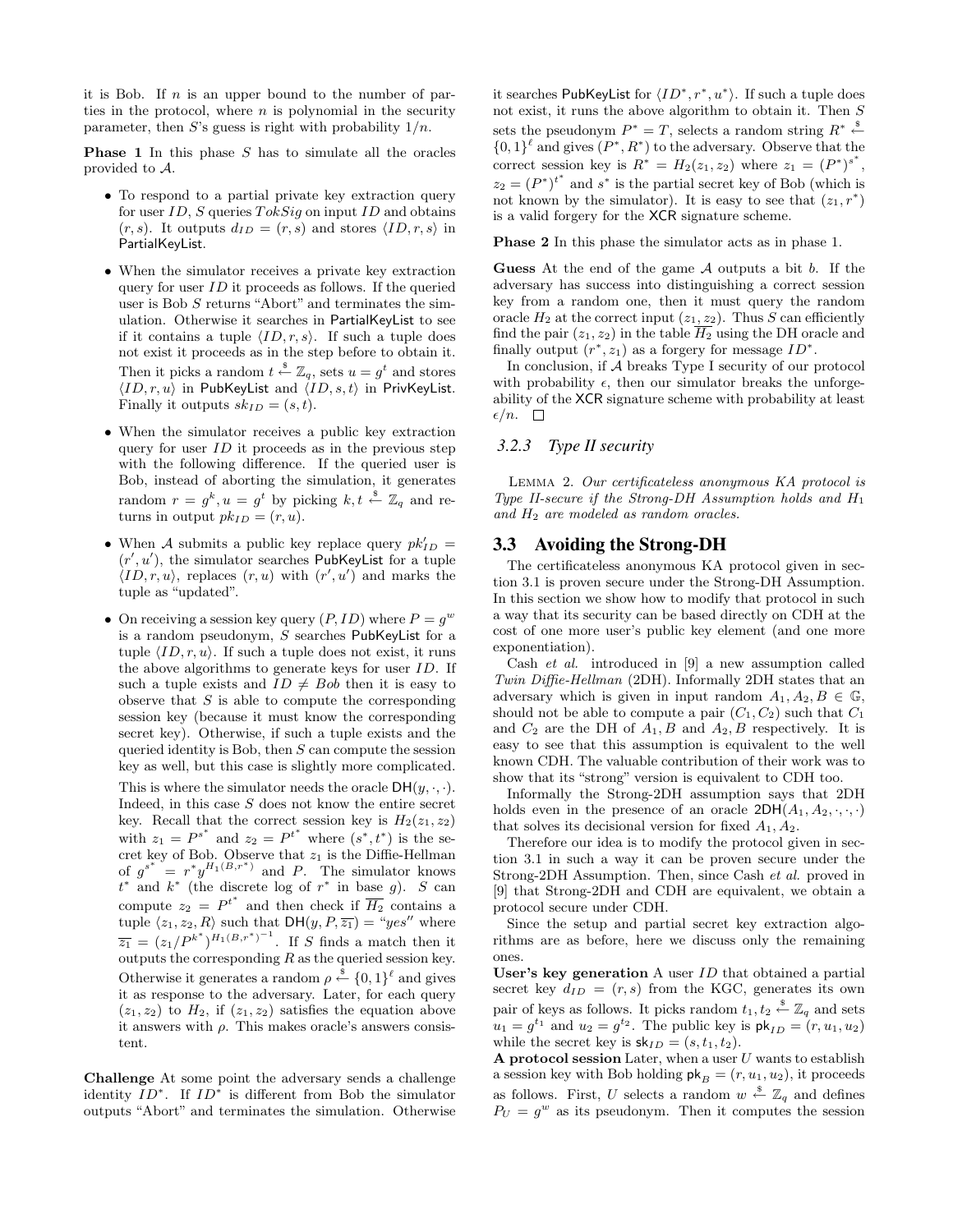key as  $K = H_2(z, z_1, z_2)$  where  $z = (ry^{H_1(B,r)})^w$ ,  $z_1 = u_1^w$ and  $z_2 = u_2^w$ . Given  $P_U$ , Bob can recover the same session key by computing  $z = P_U^s$ ,  $z_1 = P_U^{t_1}$  and  $z_2 = P_U^{t_2}$ .

THEOREM 3. The protocol described above is a secure certificateless anonymous key-agreement protocol under the CDH Assumption if  $H_1$  and  $H_2$  are modeled as random oracles.

# 4. CERTIFICATELESS ONION ROUTING

In this section we present our onion routing protocol. It follows the same paradigm of pairing-based onion routing in the identity-based setting from [23] with the difference that our protocol is defined in the certificateless encryption setting. As further discussed in section 4.2, our scheme is computationally more efficient than pairing-based onion routing, for several reasons: mostly that expensive pairings computations are avoided, and forward secrecy is obtained with rekeying operations that do not involve the KGC

We present our certificateless onion routing protocol by describing the following phases:

Setup In this phase the service provider acts as a KGC for our anonymous KA protocol. It generates the public parameters and issues partial secret keys for the onion routers.

**Key Generation** Once an onion router  $OR<sub>i</sub>$  has obtained a partial secret key  $d_i$ , it generates a pair of keys  $(\mathsf{pk}_i, \mathsf{sk}_i)$ from  $d_i$  and publishes  $\mathsf{pk}_i$  in the public list of the system.

To achieve forward secrecy this pair of keys has a limited validity period and thus each onion router will repeat this phase after such a period is expired. However we notice that this process does not involve the KGC but can be repeated by  $OR_i$  using the same  $d_i$ . Further discussions about forward secrecy are postponed to the following section.

Circuit construction When a user wants to build a circuit, he chooses an ordered sequence of  $n$  onion routers  $OR_1, \ldots, OR_n$  at random among those present in the public list. He gets their public keys and then runs the (noninteractive) anonymous KA protocol described in section 3.1 to establish a session key with each of them. Finally he creates an onion

$$
P_1, \{OR_2, P_2, \{\ldots \{OR_n, P_n, \{\emptyset\}_{K_n}\}\ldots\}_{K_2}\}_{K_1}
$$

where  $\{m\}_{K_i}$  means that the message m is symmetrically encrypted using the session key  $K_i$ . As one can see, an onion is defined by a pair  $(P, C)$  where P is a pseudonym and C is a ciphertext.

The user sends the onion to the first onion router in the circuit. When  $OR_i$  receives an onion  $(P_i, C_i)$  it proceeds as follows. First it recovers the session key  $K_i$  using its secret key and the pseudonym  $P_i$  and then it uses  $K_i$  to decrypt  $C_i$ . It gets back a triple  $(OR_{i+1}, P_{i+1}, C_{i+1})$  and sends  $(P_{i+1}, C_{i+1})$  to the next onion router  $OR_{i+1}$ .

When an onion router gets  $\emptyset$  from decrypting a ciphertext it means that it is the last router of the circuit. Therefore it sends back a confirmation message  ${Ack}_{K_n}$  to the previous router in the circuit. When an onion router  $OR_i$  receives a confirmation message, it encrypts it using  $K_i$  and sends it to the previous router. In order to do this each router has to store the session keys and the pseudonyms. This is useful also to prevent replay attacks.

Finally, when the user receives a confirmation message, he verifies its validity by decrypting it using the session keys  $K_1, \ldots, K_n$ .

If the circuit construction was successful, the user can later use the circuit for his communication as in the other onion routing protocols. In particular the user sends onions through the circuit encrypting layer i with the key  $K_i$ .

### 4.1 Security of certificateless onion routing

In this section we show that the certificateless onion routing protocol described in the previous section is secure according to the definition given in section 2.1.1. To do this we show separately that it satisfies the following properties.

Cryptographic Unlinkability Since this property is implied by the IND-CPA security of the symmetric encryption scheme (see section 2.1.1), our protocol automatically satisfies cryptographic unlinkability if the employed symmetric encryption scheme is IND-CPA secure.

Integrity and Correctness Our protocol trivially achieves integrity and correctness. If  $n$  is the upper bound on the number of routers in the circuit, then an onion containing more than  $n$  layers of encryption can be easily recognized by the first router looking at its length. Correctness is satisfied for the construction and the correctness of the anonymous key agreement protocol.

Onion Security It is easy to observe that in our protocol onion security directly follows from the security of the certificateless anonymous key agreement protocol. In our protocol the adversary is allowed to corrupt parties and learn their secret keys, modify and/or inject public keys of users (e.g. it can replace data in the public list of the system) and ask for decryption of onions (e.g. it can submit an onion to a node in the circuit and then capture its output). It is easy to see that these capabilities can all be managed using those of an adversary in the Type I and Type II security games (see section 3).

In addition Type II security implies that our onion routing protocol is resistant even against the corruption of the KGC. In this case an attacker that recovers the KGC's master secret key should not be able to learn the session keys computed before the corruption has occured. As further discussed in section 4.1.1 this is what allows to avoid changing the KGC master keys.

Circuit Position Secrecy The protocol described in section 4 is not resistant to the generic attack (showed by Camenisch and Lysyanskaya in [5]) that allows to learn the position in the circuit of a ciphertext's recipient. Indeed one can look at the length of a ciphertext to derive such information.

The "basic" pairing-based onion routing protocol given in [23] has the same drawback. Still we notice that we can apply the same technique proposed by Kate et al. to make our protocol resistant to this attack at the cost of much computation and longer ciphertexts.

#### *4.1.1 Forward secrecy*

Forward secrecy informally guarantees that after a secure communication is established by two parties and ephemeral values are erased by these parties, it should be infeasible for an attacker to break the security of the past communication even if it corrupts both the parties and learns their secret keys. In this case "security" refers to the usual indistinguishability notion for session keys.

Kate et al. [23] showed that a single-pass protocol cannot achieve this notion since an adversary that corrupts an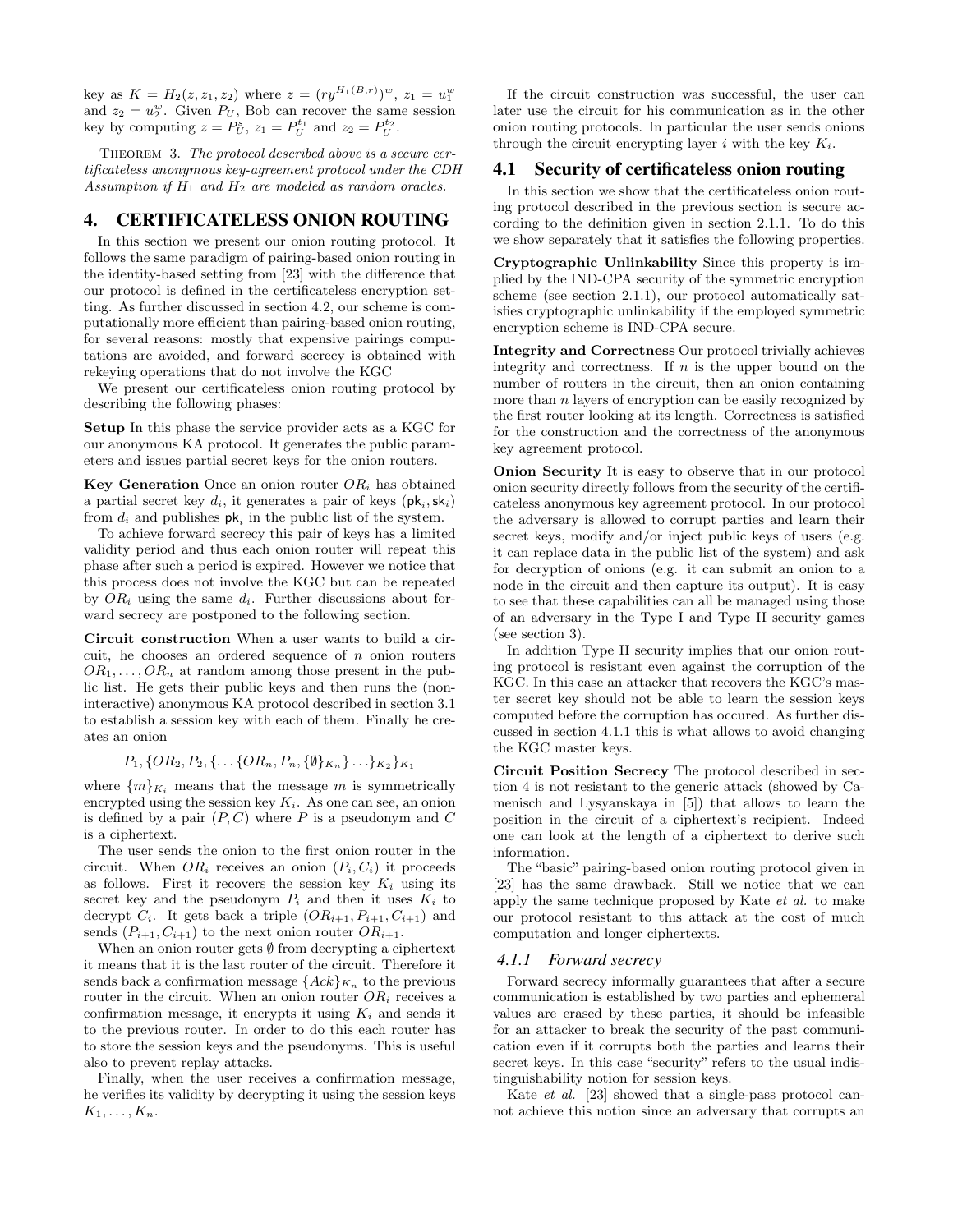onion router and learns its secret key, is always able to compute a session key for any pseudonym. A solution for this issue is changing onion routers' keys. In this case we say that a protocol achieves immediate forward secrecy if it is secure against an adversary that corrupts an onion router immediatly before its keys are changeds, namely within a key validity period  $\tau$ . Otherwise, if forward secrecy holds only after onion routers' keys are changed, we say that the protocol satisfies eventual forward secrecy.

Our protocol achieves eventual forward secrecy by setting a short key validity period (e.g. an hour) that prevents such attacks in practice.

The pairing-based onion routing protocol of Kate et al. [23] suffers from the same problem, but their solution is more complicated and less efficient than ours. Indeed Kate et al. suggest to have two distinct validity periods: one for the KGC's keys and one for the onion routers' keys, where the former is longer than the latter. We notice that the KGC is involved even when onion routers' keys are changed because it has to generate them. This implies a significant computational effort for the KGC.

In contrast our solution, as one can see in section 4, has only one validity period for onion routers' keys. Such keys are generated by onion routers on their own and thus we do not require the KGC to perform any additional computation. In addition our protocol provides security even against a (passive) attacker that corrupts the KGC.

# 4.2 Efficiency and comparisons with other protocols

To complete the analysis of our certificateless onion routing protocol, we discuss in this section its efficiency when implemented with specific parameters and compare these results with those obtained by the pairing-based onion routing protocol (PB-OR) of Kate et al. [23] and Tor (implemented using its specification [14]).

In our comparisons we analyze the cost of building a circuit of length n, from the perspective of both a user and an onion router. We consider security parameters of 80 and 128 bits and stress that the latter should be considered the standard for an adequate level of security (see [35, 36] for more informations about recommended key sizes).

Before presenting our results we briefly describe which operations are involved during the process of building a circuit in each of the three protocols.

In Tor the circuit is constructed using the telescoping technique in which a node establishes secure channels with the onion routers using a Diffie-Hellman (DH) key exchange [13]. More precisely the user sends to each onion router the DH parameter encrypted with RSA. Therefore a user performs 1 RSA encryption and 2 exponentiations for each of the n onion routers while each onion router performs 1 RSA decryption and 2 exponentiations. Using 80 bits of security RSA is instantiated with a 1024-bits modulus and Diffie-Hellman uses a 1024-bit finite field. In particular (according to the specifications given in [14]) RSA uses a fixed exponent 65536 while DH is optimized with exponents of 360 bits and generator 2. When we enhance the security level to 128 bits, the RSA problem uses a 3072 bits modulus and the same holds for the size of the DH finite-field.

To measure the cost of the pairing-based onion routing protocol (PB-OR) we assume to implement it in elliptic curves groups that provide the best efficiency for their case.

At both the security levels we used a Type A curve (in the PBC library [25]) providing groups in which a bilinear map  $e : \mathbb{G} \times \mathbb{G} \to \mathbb{G}_T$  is defined. Kate *et al.* suggested in [23] that a user can optimize this phase by pre-computing a pairing for each onion router (as a function of the public parameters and the onion router's identity) but this process must be repeated every time the KGC's keys change (e.g. every day). Then the user must compute  $n$  exponentiations in the group  $\mathbb{G}$  and *n* exponentiations in  $\mathbb{G}_T$ . On the other hand, each onion router must compute only one pairing. Although such curves provide good computational efficiency (especially for pairing computation), the same does not hold from the point of view of the space required to represent group elements. Indeed each element of  $\mathbb{G}% _{+}^{2}$  needs 512 bits at an 80-bits security level and 1536 bits when 128 bits of security are chosen.

In our protocol we can use the same optimization of [23] and pre-compute the value  $ry^{H_1(ID,r)}$  for each router ID (where  $r$  is in its public key). Moreover in our case this pre-computation does not need to be repeated since KGC's keys do not change. A user must compute 3 exponentiations for each of the *n* onion routers. One of these exponentiations,  $z_2 = u^w$ , cannot use pre-computation since u changes frequently. On the other side an onion router performs 2 exponentiations to compute the session key. For efficiency reasons we implemented our protocol using elliptic curves groups. In this case the operations were implemented with the PBC library as well, but here we used Type F curves which

particularly fits our case because they provide short representation for  $\mathbb{G}_1$  (160 or 256 bits with 80 or 128 bits of security respectively) and also efficient exponentiations in this  $\mathrm{group}^3$ .

In our efficiency comparisons we also consider our certificateless onion routing protocol when instantiated with the anonymous KA protocol of section 3.3. From a computational perspective this protocol requires one more exponentiation to compute the session key, but it has the advantage of being based on the standard CDH assumption.

All the operations were implemented using the PBC library (version 0.4.18) on a 2.4GHz Intel Core 2 Duo workstation running Mac OS X 10.5.6. A summary of these costs is in Table 1.

| Operation                           | Time (ms)   |              |
|-------------------------------------|-------------|--------------|
|                                     | $80 - bits$ | $128 - bits$ |
| RSA Enc                             | 0.1         | 0.7          |
| $RSA$ Dec <sup>†</sup>              | 3.3         | 67.5         |
| Exp(Tor)                            | 1.8         | 12.9         |
| Exp. in $\mathbb{G}$ <sup>†</sup>   | 0.9         | 7.5          |
| Exp. in $\mathbb{G}_T$ <sup>1</sup> | 0.2         | 1.8          |
| Exp. in $\mathbb{G}_1$              | 1.7         | 4.1          |
| Exp. in $\mathbb{G}_1$              | 0.2         | 0.5          |

† These costs are obtained using precomputation.

#### Table 1: Summary of costs of operations (in ms).

Table 2 contains the total costs of building a circuit of length n respectively in Tor, PB-OR and the two instantiations of our protocol: the one using the anonymous KA of

 $^3 \text{This kind}$  of curves also admit a pairing operator  $e : \mathbb{G}_1 \times$  $\mathbb{G}_2 \to \mathbb{G}_T$ , which is not particularly efficient to compute, but this is not of interest in our protocol as we use only exponentiations in G1.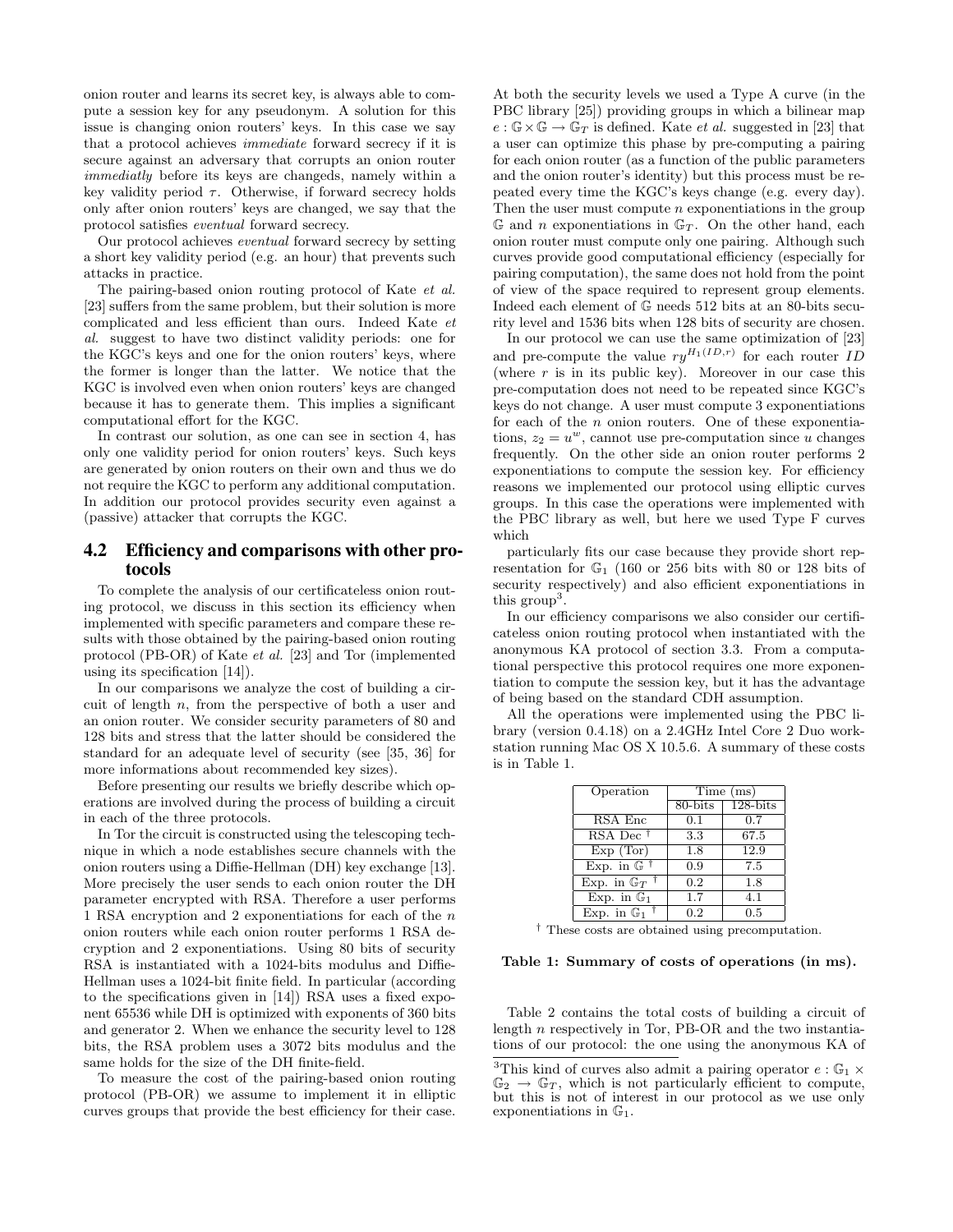section 3.1 based on Strong-DH (we call it CL-OR) and the other one using the anonymous KA of section 3.3 based on CDH (we call it 2-CL-OR). Moreover we consider two levels of security: 80 and 128 bits.

| Protocol   |               | Total cost (ms) |              |
|------------|---------------|-----------------|--------------|
|            |               | $80 - bits$     | $128 - bits$ |
| Tor        | $_{\rm User}$ | 3.7n            | 26.2n        |
|            | ŌR            | 6.9             | 93.3         |
| PB-OR      | $_{\rm User}$ | 1.1n            | 9.3n         |
|            | ΟR            | 3.9             | 57.3         |
| $CL-OR$    | $_{\rm User}$ | 2.1n            | 5.1n         |
|            | OR.           | 3.4             | 8.2          |
| $2$ -CL-OR | $_{\rm User}$ | 3.8n            | 9.2n         |
|            |               | 5.1             | 12.3         |

Table 2: Total costs to build a circuit of length  $n$ .

If we consider a security level of 80 bits our protocol CL-OR is more efficient than Tor and PB-OR when it is run both in the user and the onion router. At this level of security 2-CL-OR is slightly slower than CL-OR, but it is based on a more standard assumption.

The situation changes totally in favor of our certificateless onion routing protocols when 128 bits of security are considered. In particular we significantly improved the cost of running the protocol in an onion router as we need (in CL-OR) 8.2 ms against 57.3 ms of PB-OR and 93.3 ms of Tor. We also stress that efficiency in onion routers is more important as they are typically required to perform much more operations than the user. Moreover, since Tor is in the PKI setting, it should also include certificate verifications that are not considered in our comparisons.

Another interesting aspect that should be addressed in a comparison is the bandwidth. First of all, since we follow the same paradigm of Kate et al. [23], we achieve the same gain in the number of exchanged (and simmetrically-encrypted) messages. While in Tor this number is quadratic in  $n$ , in PB-OR and in ours it is only linear. Second, in our protocols we need fewer bits to represent group elements (i.e. pseudonyms): 160 and 256 bits against 512 and 1536 bits of PB-OR respectively at an 80 and 128 bits security level.

Other interesting aspects of our protocol regard forward secrecy and the workload of the KGC. The main point is that we do not require the KGC to change keys. This has several advantages. On the users' side it means that they have to obtain KGC's parameters only once and the same holds for onion routers requesting partial secret keys. On the other hand, from the KGC's perspective, we obtain a significantly smaller computational load since it does not need to repeat the users key generation phase many times (as in [23]). In addition our protocol remains secure against a passive adversary that corrupts the KGC.

# Acknowledgements

The authors would like to thank Nikita Borisov for suggesting the problem and pointing them to [22].

## 5. REFERENCES

[1] M. Abdalla, M. Bellare and P. Rogaway. The oracle Diffie-Hellman assumptions and an analysis of DHIES. In proceedings of CT-RSA 2001, LNCS vol. 2020, pp. 143-158.

- [2] S. Al-Riyami and K. Paterson. Certificateless public key cryptography. Advances in Cryptology – ASIACRYPT 2003, 2003, LNCS vol. 2894, pp. 452-473.
- [3] Dan Boneh, Xavier Boyen. Short Signatures without Random Oracles. Advances in Cryptology – Eurocrypt 2004, LNCS vol. 3027.
- [4] Dan Boneh, Matthew K. Franklin. Identity-Based Encryption from the Weil Pairing. SIAM J. Comput. 32(3): 586-615 (2003) (Also in CRYPTO 2001.)
- [5] J. Camenisch and A. Lysyanskaya. A Formal Treatment of Onion Routing. Advances in Cryptology  $-$  CRYPTO 2005, LNCS vol. 3621, pp. 169-187.
- [6] R. Canetti. Universally Composable Security: A new paradigm for cryptographic protocols. In proceedings of the 42nd IEEE Symposium on Foundations of Computer Science (FOCS), 2001, pp. 136-145.
- [7] R. Canetti, H. Krawczyk. Analysis of Key-Exchange Protocols and Their Use for Building Secure Channels. Advances in cryptology – EUROCRYPT 2001, LNCS vol. 2045, pp. 453-474
- [8] R. Canetti, H. Krawczyk. Universally Composable Notions of Key Exchange and Secure Channels. Advances in cryptology – EUROCRYPT 2002, LNCS vol. 2332, pp. 337-351
- [9] D. Cash, E. Kiltz and V. Shoup. The Twin Diffie-Hellman Problem and Applications Advances in  $cryptology - EUROCRYPT 2008$ , LNCS vol. 4965, pp. 127-145.
- [10] D. Chaum. Untraceable Electronic Mail, return address and digital pseudonyms. Communications of the ACM, 24(2), pp. 84-88, 1981.
- [11] W. Dai. PipeNet 1.1 http://www.weidai.com/pipenet.txt
- [12] A. Dent. A Survey of Certificateless Encryption Schemes and Security Models. in International Journal of Information Security, 2008, vol. 7, n. 5, pp. 347-377.
- [13] W. Diffie and M. Hellman. New Directions in Cryptography. IEEE Transactions on Information Theory, 1976, vol. 22, n. 6 , pp. 644-654
- [14] R. Dingledin and N. Mathewson. Tor Protocol Spefication. 2008 http://www.torproject.org/svn/trunk/doc/spec/torspec.txt
- [15] R. Dingledin, N. Mathewson and P. Syverson. Tor: The Second-Generation Onion Router. In proceedings of the 13th USENIX Security Symposium, 2004, pp. 303-320.
- [16] A. Fiat and A. Shamir How to Prove Yourself: Practical Solutions of Identification and Signature Problems. Advances in cryptology – CRYPTO 1986, LNCS vol. 263, pp. 186-194
- [17] D. Fiore and R. Gennaro. Making the Diffie-Hellman Protocol Identity-Based. Cryptology Eprint Archive, Report 2009/174. http://eprint.iacr.org/2009/174.
- [18] M. Freedman and R. Morris. Tarzan: A Peer-to-Peer Anonymizing Networ Layer. In proceedings of the 9th ACM Conference on Computer and Communication Security (CCS 2002), pp. 193-206.
- [19] I. Goldberg. On the Security of the Tor